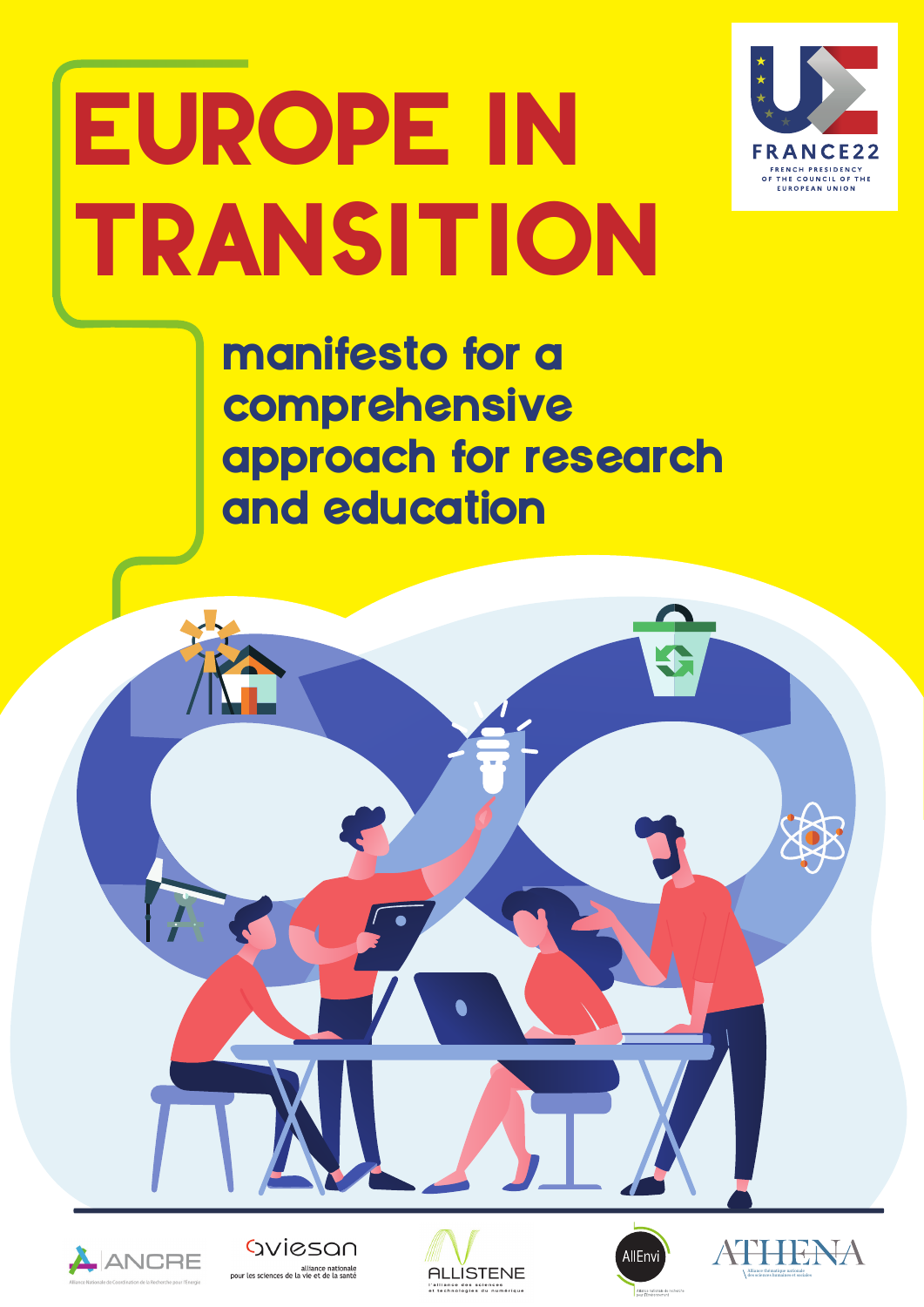

**I** n the framework of the French Presidency of the European Union, the five French thematic research alliances' organised on 10 March 2022, a high-level conference «Europe in transition: challenges for research and education».

Following this conference, this manifesto with a number of proposals was drafted.

It benefited from contributions from students on international courses, high-level experts from research organisations, university associations, think-tanks, large-scale project coordinators, international training course managers, academics and Directorates-General of the European Commission (Energy, Education, Research and Innovation), a member of the European Parliament and the French Minister for Higher Education, Research and Innovation.

The manifesto sets out proposals and recommendations on research and education issues that are relevant to the various European agendas, the future Horizon Europe 2024-2027 strategic plan, the work programs of the missions<sup>2</sup> (e.g. the Climate-Neutral and Smart Cities mission , Adaptation to Climate Change<sup>3</sup>), the European Universities Strategy and the new call for proposals for « European alliances »<sup>4</sup> . The manifesto has benefited from the contributions of the position paper «Low carbon energy, climate change, environmental health and biodiversity<sup>s</sup> « built by the French thematic research alliances.

It is intended to be widely distributed: Directorates-General of the European Commission (Research and Innovation, Education, Youth, Sport and Culture, Environment, Energy), French actors, the French Presidency of the European Union (ministries), parliamentarians, stakeholders of research and training.

## Europe as a model of reference and opportunity on transitions 1

Europe is seen as a reference model for many students because it provides high quality education, but it also needs to extend its attractiveness, offering a common base of knowledge on different issues, not only to the most qualified students, but more inclusively. Europe is pursuing pro-active policies in the context of sustainability, such as the Green Deal, which aims to make the European continent climate neutral by 2050. It is the framework for new legislation proposed by the European Commission, to enable the protection and promotion of biodiversity, the reduction of net greenhouse gas emissions to zero by 2050, the promotion of a clean and circular economy through the efficient use of resources, ensuring a «just transition» where every citizen is taken into account and empowered.

Europe is expected to be a pioneering model for energy and ecological transitions while preserving a social model. It must inspire different development models on a common objective with trajectories adapted to regional and national differences. Competences for tomorrow's challenges will have to take into account more interdisciplinarity to address systemic, complex and evolving problems. Thus, curriculum designs should include human and environmentally responsible values, being responsive and adapted to the needs, and interests of new professions for companies and for society. Technology will be fundamental to support the learning process and expand teaching strategies.

Europe must build research programs adapted to the challenges of tomorrow with scientists who are better acculturated and trained in implementation science and trial-and-error learning approaches. Furthermore, research needs more women and increased diversity to engage with scientific subjects and other disciplines to be agents of change and more representative of society.

In Europe, societies have experience of taking scientific knowledge into account, but the expected changes will have a greater impact if the issues and actions to be taken to accompany these transitions are accepted and shared. Citizens and organisations of the civil society must be involved in the creation of methods, analyses and results, and not merely as "end users". Scientists and research actors can contribute even more to the changes, by enlightening and informing the governance bodies with their knowledge and expertise. The role of social innovation should be enhanced and placed alongside technological innovation in terms of enabling the necessary transitions.

Europe must continue to promote international mobility and global collaboration for the purpose of obtaining a degree, as students trained in Europe are ambassadors within the European Union and well beyond its borders. University alliances have been launched to go beyond student exchanges to promote joint teaching. This allows for thinking across borders, cultures, subjects and countries. Adaptability in order to face new situations is one of the most favoured soft skills, and young people will deliver their contributions to this energy transition, these social and environmental transitions, on a trajectory that is not linear.

 $2^{\circ}$ 

smart-cities\_en

<sup>1</sup> The thematic research alliances bring together French research organisations and universities around 5 cross-cutting themes: energy, environment, digital, health, humanities and social sciences. 2 https://ec.europa.eu/info/research-and-innovation/funding/funding-opportunities/funding-programmes-and-open-calls/horizon-europe/eu-missions-horizon-europe/climate-neutral-and-

<sup>3</sup> https://climate-adapt.eea.europa.eu/eu-adaptation-policy/eu-mission-on-adaptation

<sup>4</sup> https://ec.europa.eu/commission/presscorner/detail/en/ip\_22\_365

<sup>5</sup> https://www.allianceenergie.fr/wp-content/uploads/2022/02/Position-paper-inter-alliances-EN\_Feb2022.pdf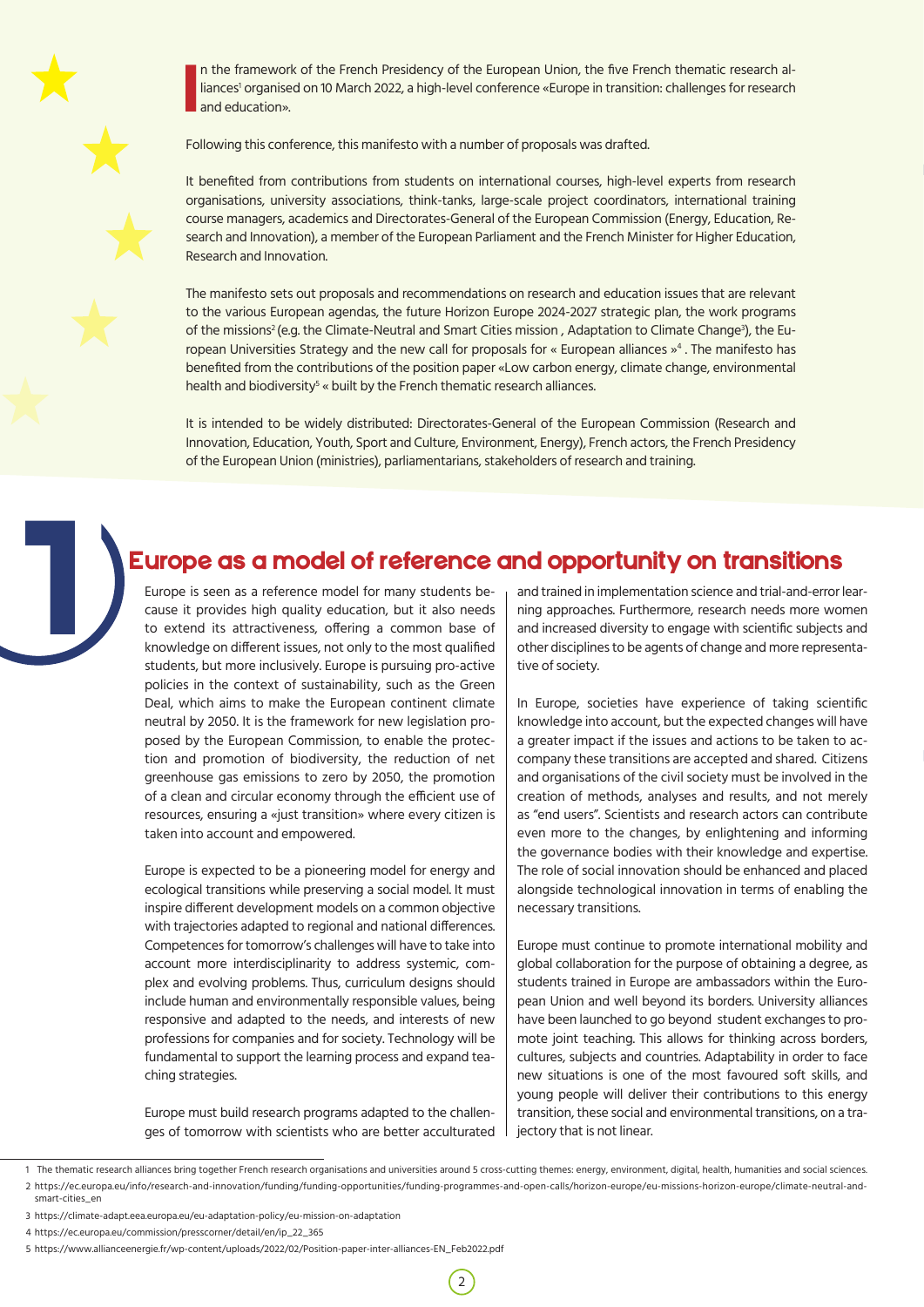### Transitions require training the younger generation on interdisciplinary and transdisciplinary approaches

Specialisation in scientific disciplines is a development that comes from the deepening of knowledge. It is also a consequence of the disciplinary organisation of education, research structures and socio-economic sectors. However, in the history of science and technology, there are many examples (in biology, physics, social sciences, etc.) where contacts, exchanges and mixtures between disciplines have been immensely fruitful and have led to profound changes.

Today, the complexity induced by the major transitions and the related choices require training the younger generations to be able to think in a creative manner and outside the box, cultivating critical and reflective thinking, capable of thinking beyond disciplinary, geographical, cultural and sectoral boundaries and of providing a systemic vision and solutions within the framework of the transitions. Education and training with challenge-based education approaches, must place values such as the sustainable development goals, human rights and solidarity at the heart of the major transformations of the 21st century, particularly with regard to climate change. There is a need to develop an inclusive education that must bring every citizen to a level of understanding which enables them to handle their future and make informed choices in a democratic context.

Europe must rely on its universities, which ensure a "research-education-society" continuum.

Universities must be actors of transformation by being to mindful to civil society and the economic world; the training must be adapted to these changes, in terms of skills for new professions.

Universities, including European universities alliances must also prepare students for social commitment by developing their ability to work in small as well in large diverse teams, trans-disciplinary, cross-cultural and cross-sectoral environments (companies, NGOs, civil society, etc.).

Universities must have the framework and tools to promote, develop and multiply T-training profiles, preserving a body of specialised disciplinary skills and a range of horizontal skills enabling problems to be tackled in a systemic and interdisciplinary manner. Universities must carry out pedagogical innovations, in particular by involving their students in living-labs, and observatories on a territorial scale, which are places of experimentation of transformations and meeting points between students, researchers, employees of companies and citizens. There is a need for universities to collaborate and support so that all can benefit from this as innovations are happening at different rates in different universities and countries. A closer link between universities, policy makers and industry is key. Alliances of European universities are likely to contribute to these objectives.



2

## 3 Knowledge, research and society

#### Moving from knowledge to implementation to start showing results

Major transitions are not only intrinsically complex but also highly interconnected. To this complexity must be added the need to take into account a constantly changing social and political reality. Universities have an important civic role, they are key organisations which have the capacity to bring together and connect many sectors, including society, industry, governments. Citizens can no longer be considered only as end-users but must be involved in the co-creation of solutions (definition of the objectives of the transitions and implementation of the results). Thus, citizen involvement is desirable, through collective commitments and individual actions. The changes that are taking place in society have many other facets than the expected changes in behaviour. They question the scale of values and imaginations and call for the contribution of knowledge from all human and social sciences. In order to reconcile the complexity of transitions and the involvement of citizens in finding solutions, it is necessary to broaden various concepts such as those developed in public health for facing the major challenges of transitions.

Intervention research corresponds to the use of scientific methods to produce and accumulate knowledge on interventions, to translate them into public policies and programs, in order to evaluate both their effectiveness and their cost, but also the conditions for their transferability and generalisation. This is becoming possible through the development of implementation

3

6 https://www.sei.org/projects-and-tools/tools/roadmap-planner/

science, which focuses on the question of how to move from proof of concepts to real contexts. Researchers also need to build on the idea that the interventions they design cannot be effective and transferable without close collaboration and real participation of territorial actors and citizens, which leads to the promotion of participatory research.

Methodological approaches, such as participatory roadmapping<sup>6</sup> applied to the achievement of sectoral and cross-sectoral objectives such as the decarbonisation of industry<sup>7</sup>, structured, iterative and involving multiple stakeholders (in-



<sup>7</sup> https://www.industrytransition.org/insights/what-are-industry-transition-roadmaps/